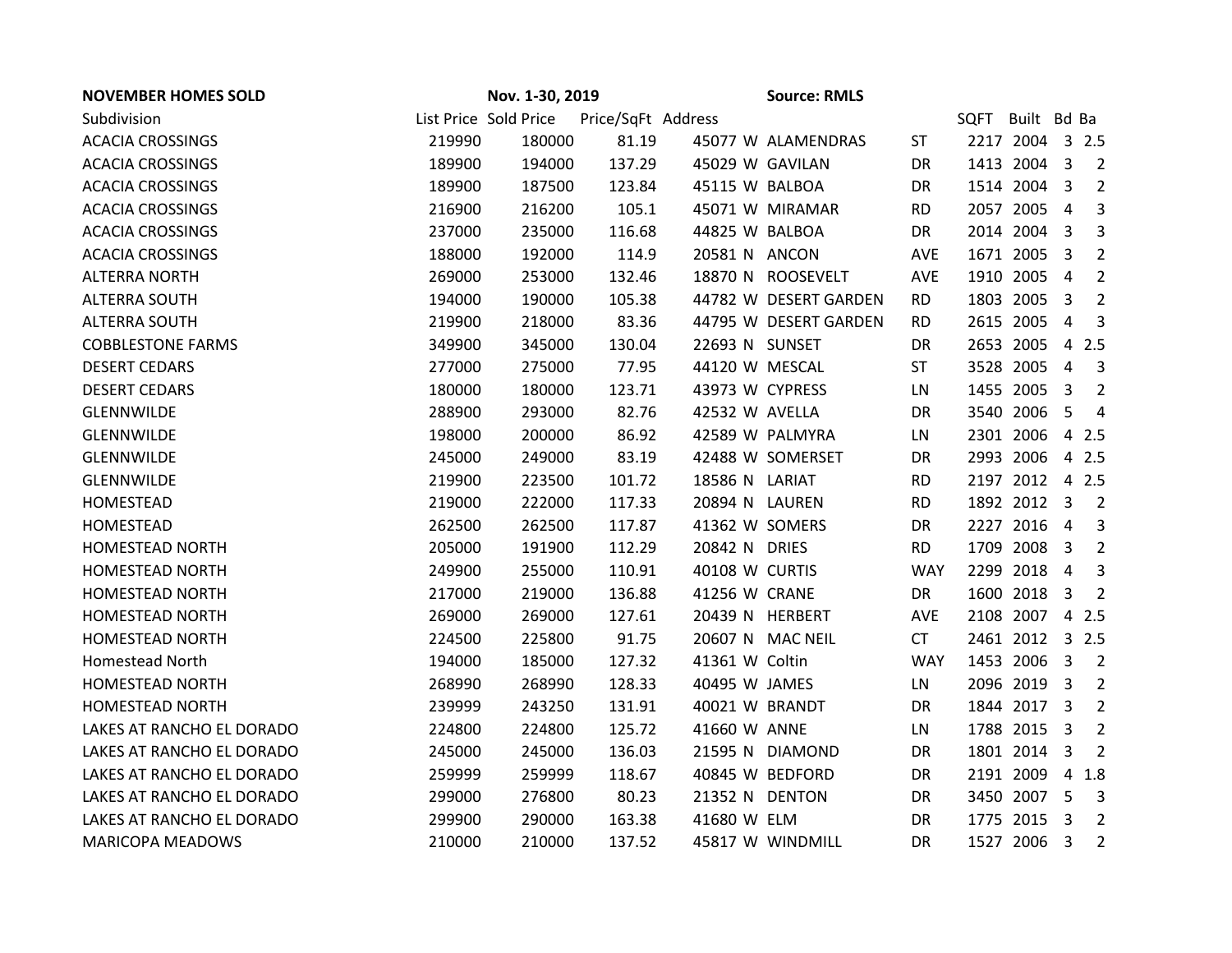| <b>MARICOPA MEADOWS</b>   | 175000 | 175000 | 104.73 |                 | 46054 W STARLIGHT       | DR         | 1671 2005   | - 3                     | $\overline{2}$          |
|---------------------------|--------|--------|--------|-----------------|-------------------------|------------|-------------|-------------------------|-------------------------|
| <b>MARICOPA MEADOWS</b>   | 224900 | 208000 | 90.19  |                 | 45773 W MEADOWS         | LN         | 2306 2005   | -5                      | $\overline{2}$          |
| <b>MARICOPA MEADOWS</b>   | 184990 | 183500 | 120.57 | 45590 W SKY     |                         | LN         | 1522 2005   | 3                       | $\overline{2}$          |
| <b>PROVINCE</b>           | 224900 | 212000 | 120.04 | 42546 W MILKY   |                         | <b>WAY</b> | 1766 2005   | $\overline{3}$          | $\overline{2}$          |
| <b>PROVINCE</b>           | 279999 | 272000 | 139.99 |                 | 42917 W OCEAN BREEZE    | DR         | 1943 2006   | $\overline{2}$          | $\overline{2}$          |
| <b>PROVINCE</b>           | 319900 | 310000 | 164.19 |                 | 42850 W MALLARD         | <b>RD</b>  | 1888 2016   |                         | 2.5                     |
| <b>PROVINCE</b>           | 237000 | 237000 | 117.5  |                 | 20964 N SWEET DREAMS    | DR         | 2017 2004   | $\overline{2}$          | $\overline{2}$          |
| RANCHO EL DORADO          | 215000 | 209000 | 109.25 |                 | 43657 W RIO GRANDE      | DR         | 1913 2002   | $\overline{4}$          | 3                       |
| RANCHO EL DORADO          | 198500 | 197000 | 118.81 | 43773 W WADE    |                         | DR         | 1658 2001   | 3                       | $\overline{2}$          |
| RANCHO EL DORADO          | 234900 | 234000 | 144.89 |                 | 43374 W SUNLAND         | DR         | 1615 2002   | 4                       | 2                       |
| RANCHO EL DORADO          | 229000 | 226000 | 96.45  |                 | 21883 N KIRKLAND        | DR         | 2343 2002   |                         | 4 2.5                   |
| RANCHO EL DORADO          | 350000 | 340000 | 119.26 |                 | 43376 W DESERT FAIRWAYS | DR.        | 2851 2003   | 4                       | 3                       |
| Rancho El Dorado          | 250000 | 246000 | 146.34 | 42257 W BUNKER  |                         | DR         | 1681 2004 3 |                         | $\overline{2}$          |
| RANCHO EL DORADO          | 199900 | 199900 | 134.97 |                 | 22750 N KENNEDY         | DR         | 1481 2005   | $\overline{3}$          | $\overline{2}$          |
| RANCHO EL DORADO          | 235000 | 240000 | 105.4  |                 | 42283 W MICHAELS        | DR         | 2277 2004   | $\overline{4}$          | 2.5                     |
| RANCHO EL DORADO          | 239000 | 239000 | 91.11  |                 | 43305 W MICHAELS        | DR         | 2623 2003   | $\overline{4}$          | 3                       |
| Rancho El Dorado          | 193900 | 193900 | 126.98 | 42550 W COLBY   |                         | DR         | 1527 2003   | - 3                     | $\overline{2}$          |
| RANCHO EL DORADO          | 186000 | 186000 | 142.09 | 42332 W COLBY   |                         | DR         | 1309 2005   | $\overline{3}$          | $\overline{2}$          |
| Rancho El Dorado          | 237900 | 237900 | 121.62 | 42554 W Sparks  |                         | DR         | 1956 2003   | $\overline{3}$          | $\overline{2}$          |
| RANCHO EL DORADO          | 248500 | 237000 | 160.02 | 22638 N DAVIS   |                         | <b>WAY</b> | 1481 2004   | -3                      | $\overline{2}$          |
| RANCHO EL DORADO          | 184800 | 184800 | 141.17 |                 | 42332 W MICHAELS        | DR         | 1309 2005   | 4                       | $\overline{2}$          |
| RANCHO EL DORADO          | 194500 | 195000 | 137.32 | 43803 W WADE    |                         | DR         | 1420 2002   | $\overline{\mathbf{3}}$ | $\overline{2}$          |
| Rancho El Dorado          | 250000 | 245000 | 132.93 | 21643 N DIETZ   |                         | DR         | 1843 2005   | -3                      | $\overline{2}$          |
| RANCHO MIRAGE ESTATES     | 212900 | 209900 | 135.24 | 37567 W MERCED  |                         | <b>ST</b>  | 1552 2019   | 3                       | $\overline{2}$          |
| RANCHO MIRAGE ESTATES     | 274990 | 270770 | 125.01 | 19165 N PICCOLO |                         | DR         | 2166 2019   | 4                       | 2                       |
| <b>SANTA ROSA SPRINGS</b> | 196000 | 196000 | 116.04 | 42345 W BALSA   |                         | DR         | 1689 2008   | 3                       | $\overline{2}$          |
| <b>SANTA ROSA SPRINGS</b> | 182800 | 181000 | 119.78 | 42442 W MIRA    |                         | <b>CT</b>  | 1511 2008   | -3                      | $\overline{2}$          |
| SANTA ROSA SPRINGS        | 193000 | 193000 | 149.38 | 17243 N BALA    |                         | DR         | 1292 2018   | -3                      | $\overline{2}$          |
| <b>SENITA</b>             | 253900 | 250000 | 75     |                 | 44028 W MARICOPA        | AVE        | 3333 2005   | 4                       | 3                       |
| <b>SENITA</b>             | 308000 | 305000 | 78.17  | 19468 N WILSON  |                         | <b>ST</b>  | 3902 2007   | 5                       | 3.5                     |
| <b>SENITA</b>             | 196000 | 199000 | 89.55  |                 | 43253 W COWPATH         | <b>RD</b>  | 2222 2006   | $\overline{4}$          | $\overline{\mathbf{3}}$ |
| <b>SMITH FARMS</b>        | 200000 | 198000 | 97.01  | 40339 W PEGGY   |                         | <b>CT</b>  | 2041 2010   |                         | 32.5                    |
| <b>Smith Farms</b>        | 324900 | 324000 | 139.59 | 40615 W DENNIS  |                         | LN         | 2321 2015   | 3                       | $\overline{2}$          |
| <b>SMITH FARMS</b>        | 235990 | 236938 | 110.15 | 40536 W NICOLE  |                         | <b>CT</b>  | 2151 2019   | 5                       | 3                       |